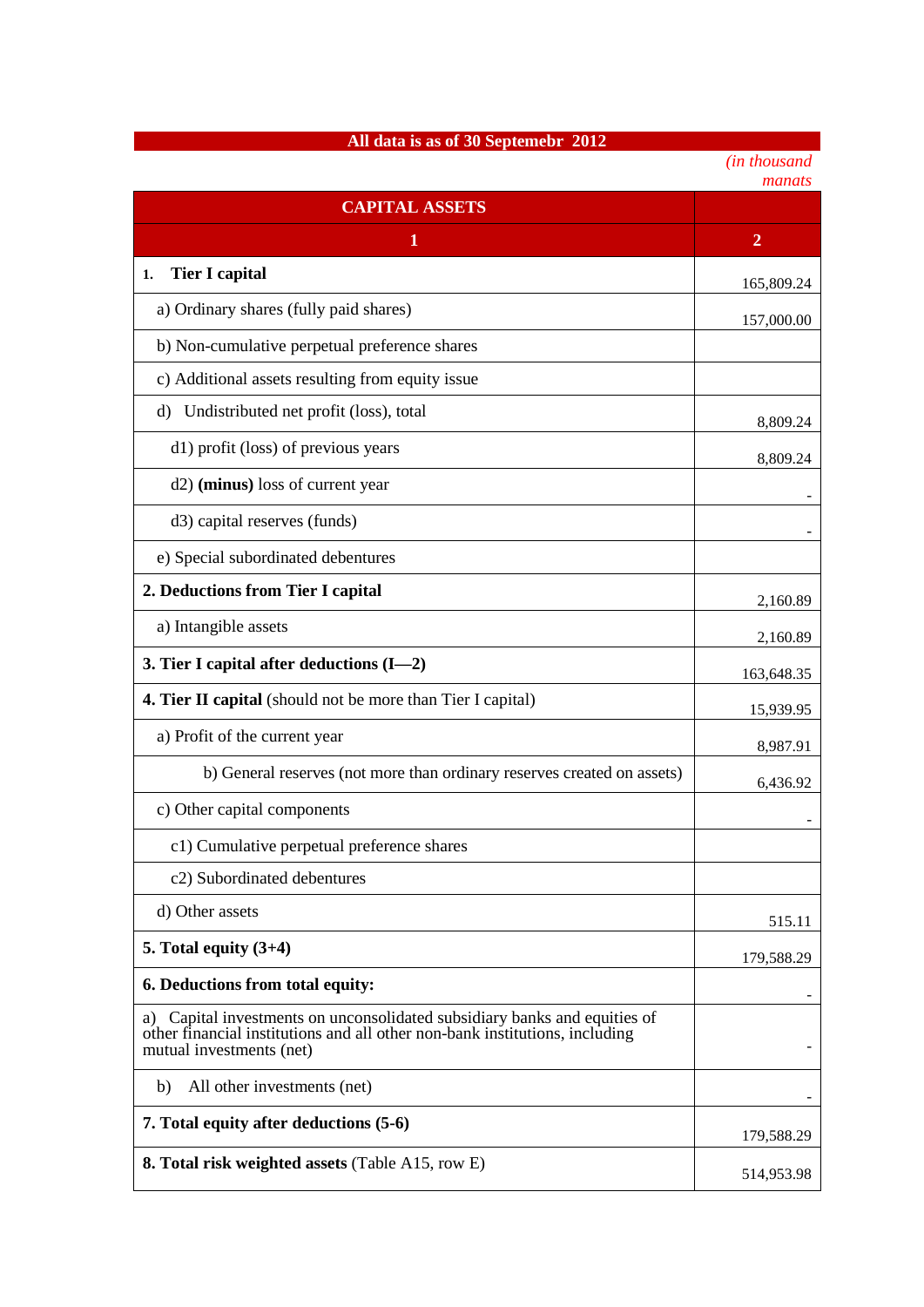|                                                            | <b>Actual</b> |
|------------------------------------------------------------|---------------|
|                                                            |               |
| <b>9. Tier I capital adequacy ratio</b> $(3.8) \times 100$ | 31.78%        |
| 10. Total capital adequacy ratio $(7.8) \times 100$        | 34.87%        |

## *(in thousand manats)*

| <b>Information about credit risks</b> |               |                                  |  |
|---------------------------------------|---------------|----------------------------------|--|
|                                       | <b>Amount</b> | <b>Share in credit portfolio</b> |  |
| Overdue loans:                        | 41241.19      | 13.44%                           |  |
| Nonprime loans, total:                | 34830.18      | 11.35%                           |  |
| Unsatisfactory                        | 19364.67      | 6.31%                            |  |
| Hazardous                             | 1776.98       | 0.58%                            |  |
| Non-performing                        | 13688.53      | 4.46%                            |  |
| Reserves created on loans, total:     | 29,010.67     | 9.45%                            |  |
| ordinary                              | 8,446.55      | 2.75%                            |  |
| target                                | 20,564.12     | 6.70%                            |  |

| <b>CONSIDERABLE CREDIT REQUIREMENTS OF THE BANK</b> |               |                               |
|-----------------------------------------------------|---------------|-------------------------------|
|                                                     | <b>Amount</b> | <b>Ratio to total capital</b> |
| Total considerable credit requirements              | 162247.7      | 90.34%                        |

| <b>BANK CURRENCY POSITION</b> |           |          |  |
|-------------------------------|-----------|----------|--|
| Net FX position, total        | maks. 20% | 11.93%   |  |
| Total square:                 | maks. 15% | $0.02\%$ |  |